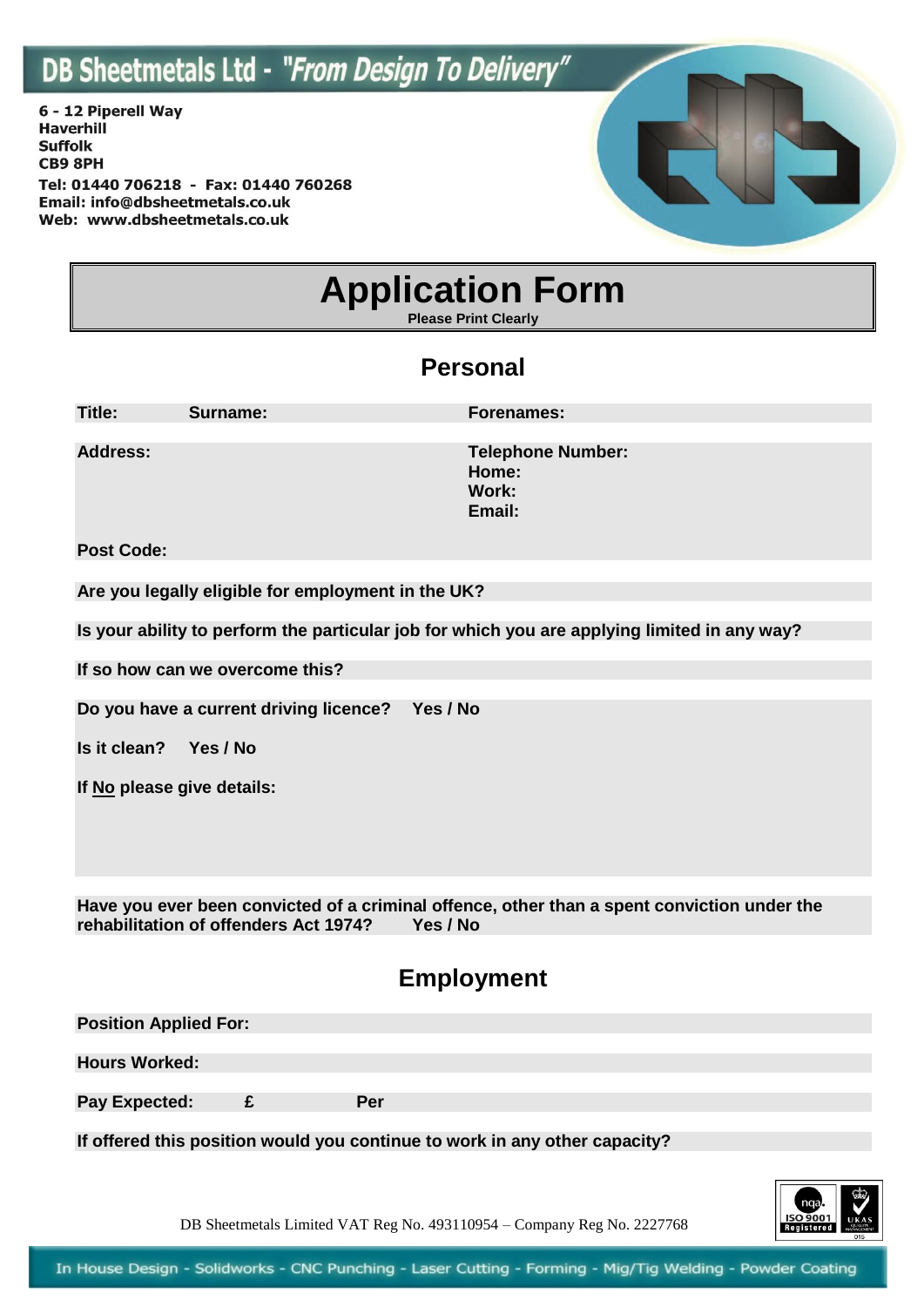6 - 12 Piperell Way Haverhill **Suffolk CB9 8PH** Tel: 01440 706218 - Fax: 01440 760268 Email: info@dbsheetmetals.co.uk Web: www.dbsheetmetals.co.uk



Have you previously worked for us? Yes / No If yes when?

**On what date are you available to work?** 

#### **Education**

| <b>Schools</b>                               | From | To | <b>Examinations and results</b> |
|----------------------------------------------|------|----|---------------------------------|
|                                              |      |    |                                 |
|                                              |      |    |                                 |
|                                              |      |    |                                 |
|                                              |      |    |                                 |
|                                              |      |    |                                 |
|                                              |      |    |                                 |
|                                              |      |    |                                 |
|                                              |      |    |                                 |
|                                              |      |    |                                 |
| <b>Further education and formal</b>          | From | To | <b>Courses and results</b>      |
| training                                     |      |    |                                 |
|                                              |      |    |                                 |
|                                              |      |    |                                 |
|                                              |      |    |                                 |
|                                              |      |    |                                 |
|                                              |      |    |                                 |
|                                              |      |    |                                 |
|                                              |      |    |                                 |
|                                              |      |    |                                 |
|                                              |      |    |                                 |
|                                              |      |    |                                 |
| Professional membership and<br>qualification |      |    |                                 |
|                                              |      |    |                                 |
|                                              |      |    |                                 |
|                                              |      |    |                                 |
|                                              |      |    |                                 |
|                                              |      |    |                                 |
|                                              |      |    |                                 |
|                                              |      |    |                                 |
|                                              |      |    |                                 |
|                                              |      |    |                                 |
|                                              |      |    |                                 |

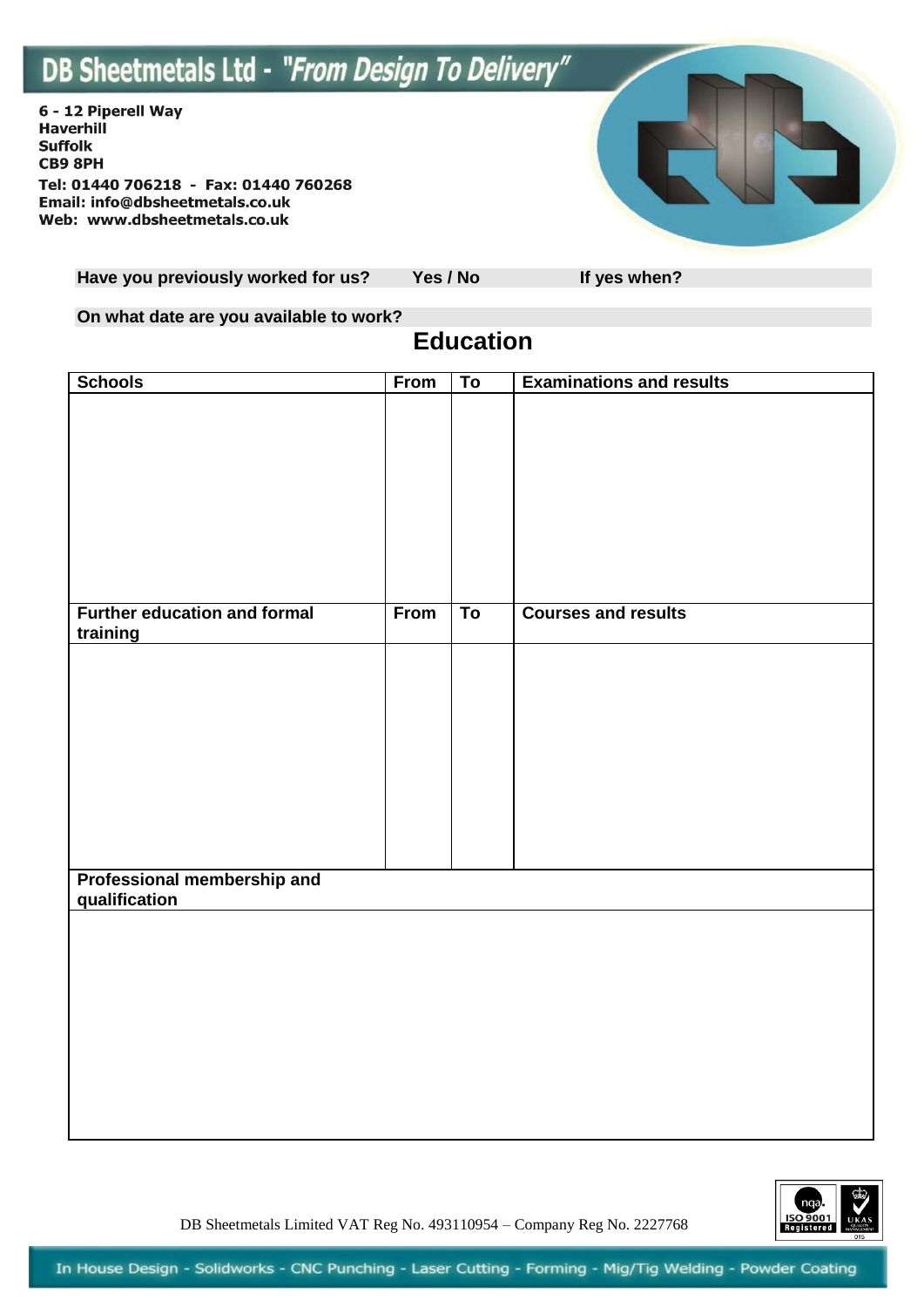6 - 12 Piperell Way Haverhill **Suffolk CB9 8PH** Tel: 01440 706218 - Fax: 01440 760268 Email: info@dbsheetmetals.co.uk Web: www.dbsheetmetals.co.uk



### **Employment History**

| Name & address of employer -<br>Inc supervisor | <b>Period of employment</b> | <b>Reason for leaving?</b> |
|------------------------------------------------|-----------------------------|----------------------------|
|                                                |                             |                            |
|                                                |                             |                            |
|                                                |                             |                            |
|                                                |                             |                            |
|                                                |                             |                            |
|                                                |                             |                            |

**I hereby give permission to contact the employees listed above concerning my prior work experience.** 

#### **Signed \_\_\_\_\_\_\_\_\_\_\_\_\_\_\_\_\_\_\_\_\_\_\_\_\_\_**

**If there is a particular employer(s) you do not want us to contact, please indicate which one(s).** 

**About you, tell us a bit about yourself and why we should consider your application. Please list any interests & hobbies**